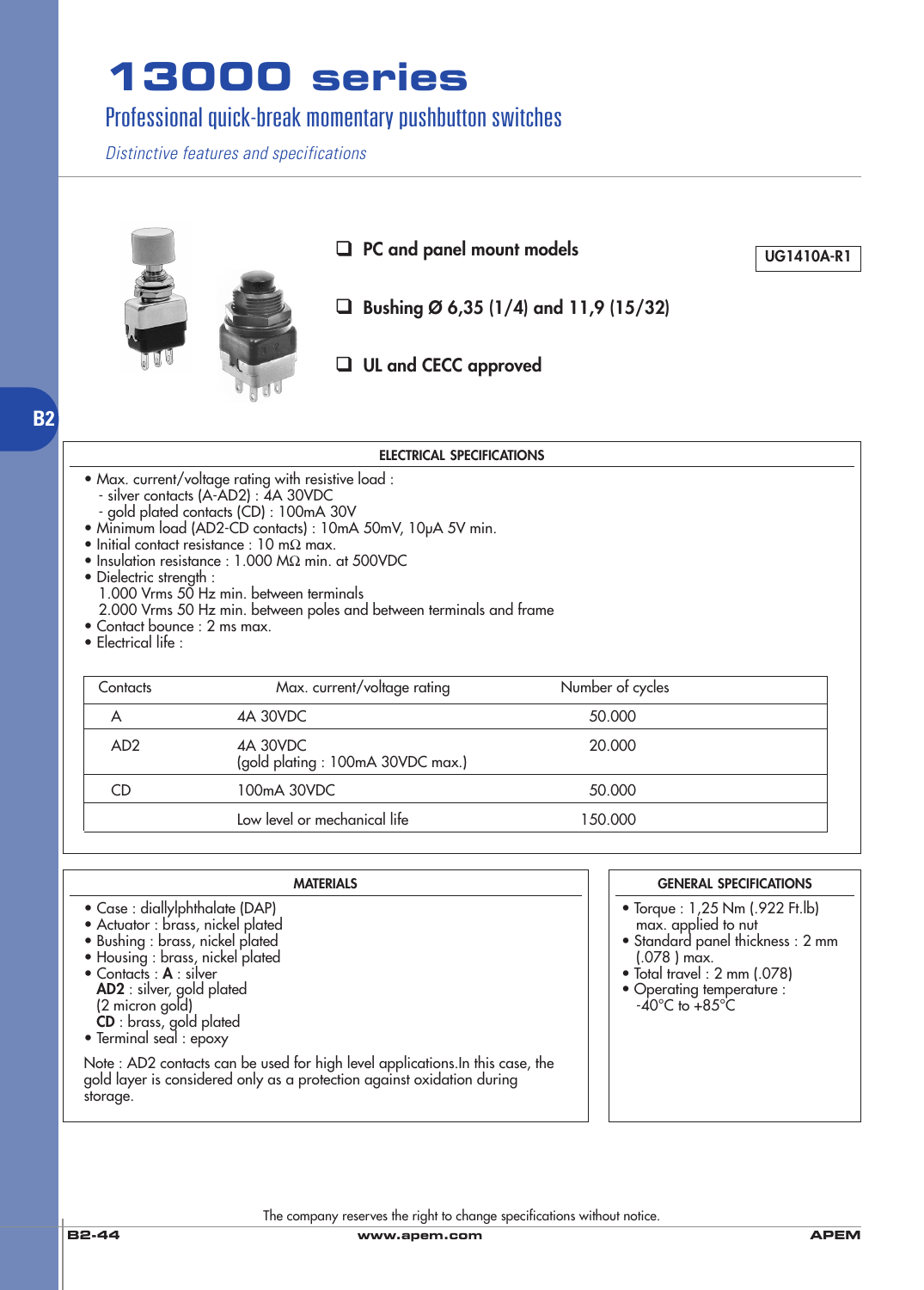### Professional quick-break momentary pushbutton switches

*Specifications*

#### **RELIABILITY - RUN-IN TEST**

Upon request, each individual switch can be submitted to a low level run-in test of 50 or 250 cycles to ensure suitability for special applications requiring a very high level of reliability (military, space,etc.).



**Dimensions** : first dimensions are in mm while inches are shown as bracketed numbers.

Standard and special hardware available are presented in section I.



**Sealing boots** are available to protect the switches against dust and water. They are presented in section H.



**Mounting accessories** : standard hardware supplied with all models : 2 hex nuts 8 mm (.314) across flats, 1 locking ring and



**Packaging unit** : 50 pieces.

1 lockwasher.

**B2**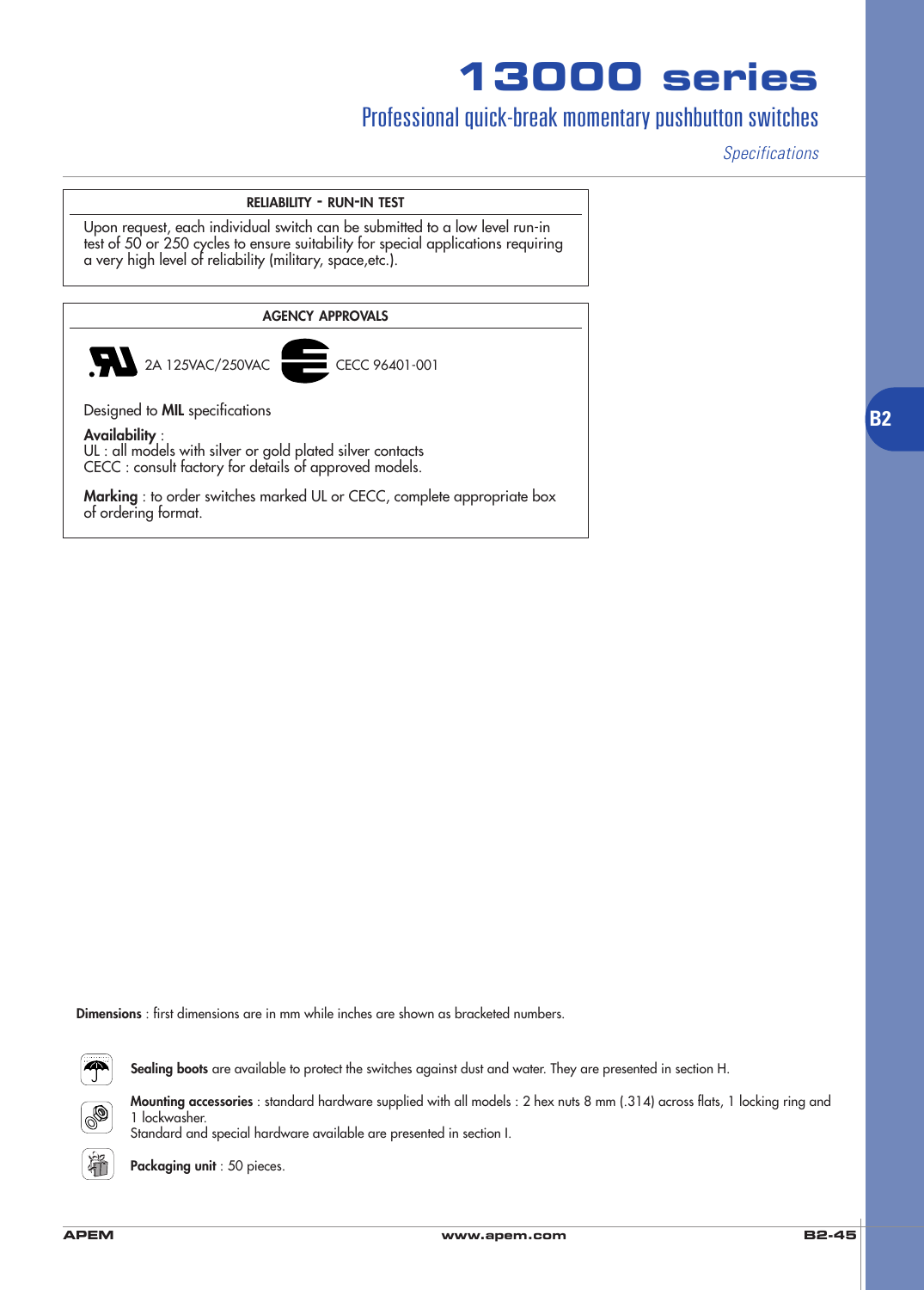### Professional quick-break momentary pushbutton switches

#### *Overview*



 $\sqrt{N}$ 

**NOTICE** : please note that not all combinations of above numbers are available. Refer to the following pages for further information.

#### **ABOUT THIS SERIES**

On the following pages, you will find successively :

- model structure of switches

- options in the same order as in above chart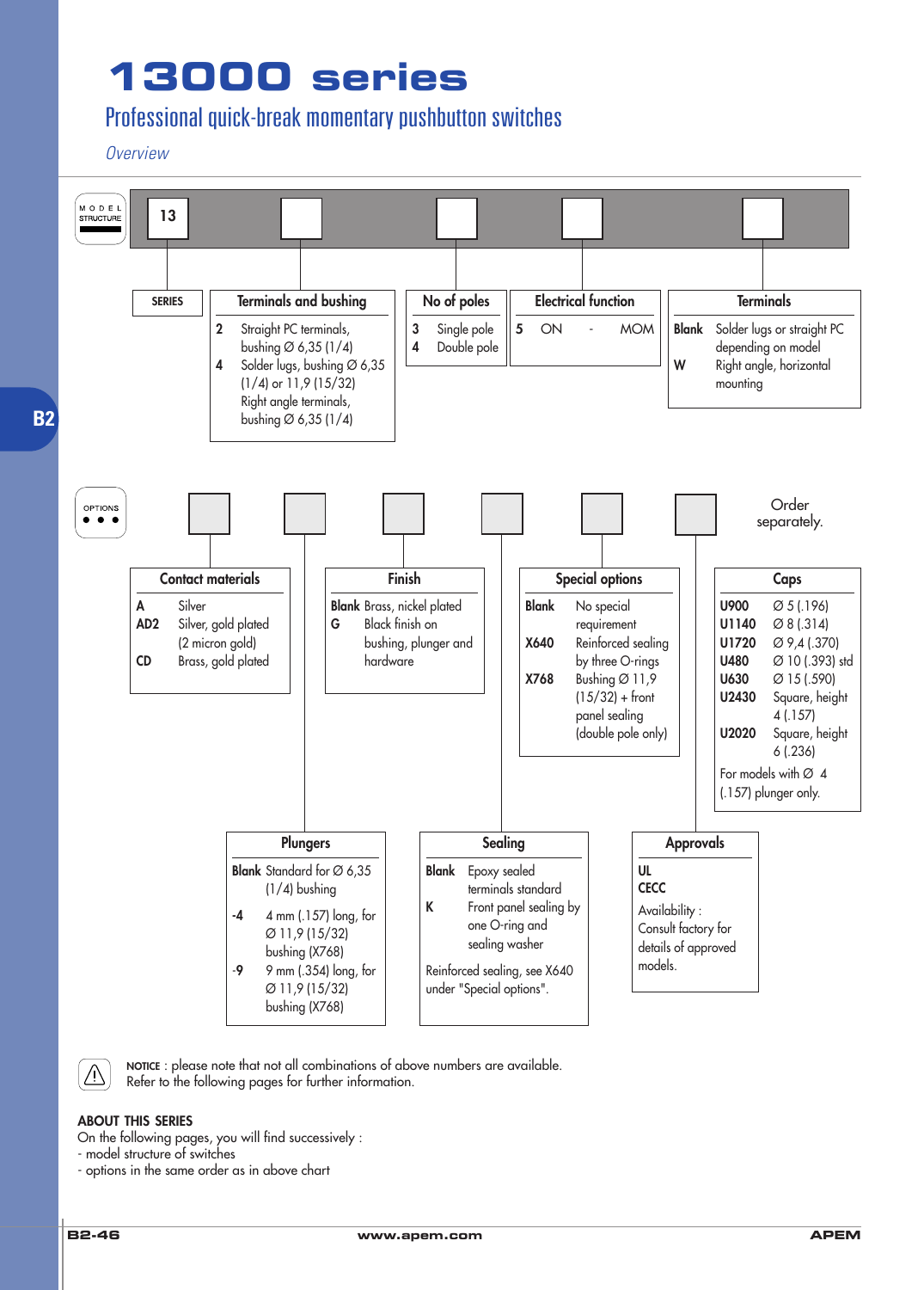| MODE             |  | L |
|------------------|--|---|
| <b>STRUCTURE</b> |  |   |
|                  |  |   |
|                  |  |   |

## Professional quick-break momentary pushbutton switches

*Solder lug terminals : 13400 - Straight PC terminals : 13200*

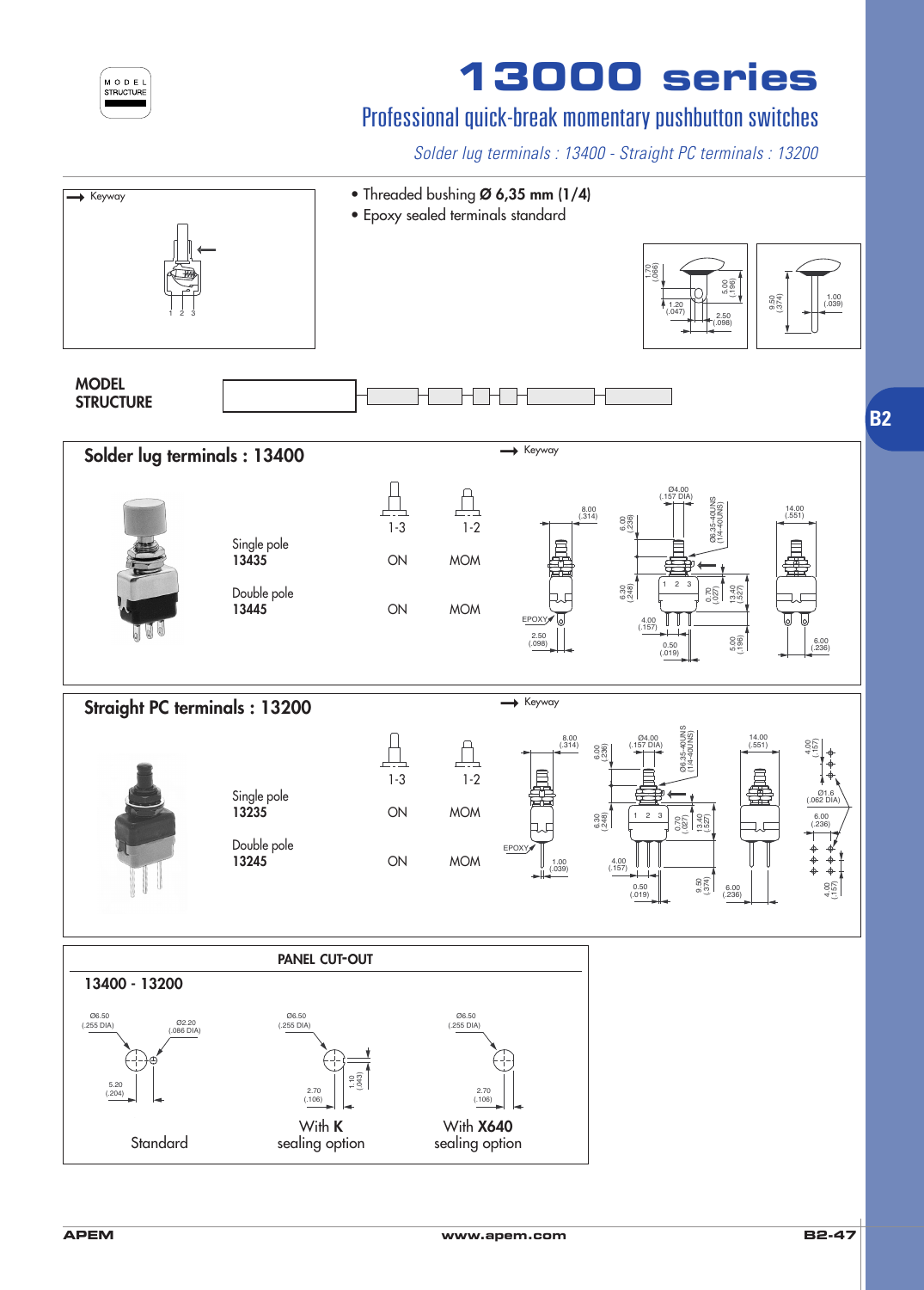### Professional quick-break momentary pushbutton switches

*Right angle terminals : 13400W*



Panel cut-out, see previous page.



OPTIONS  $\bullet$   $\bullet$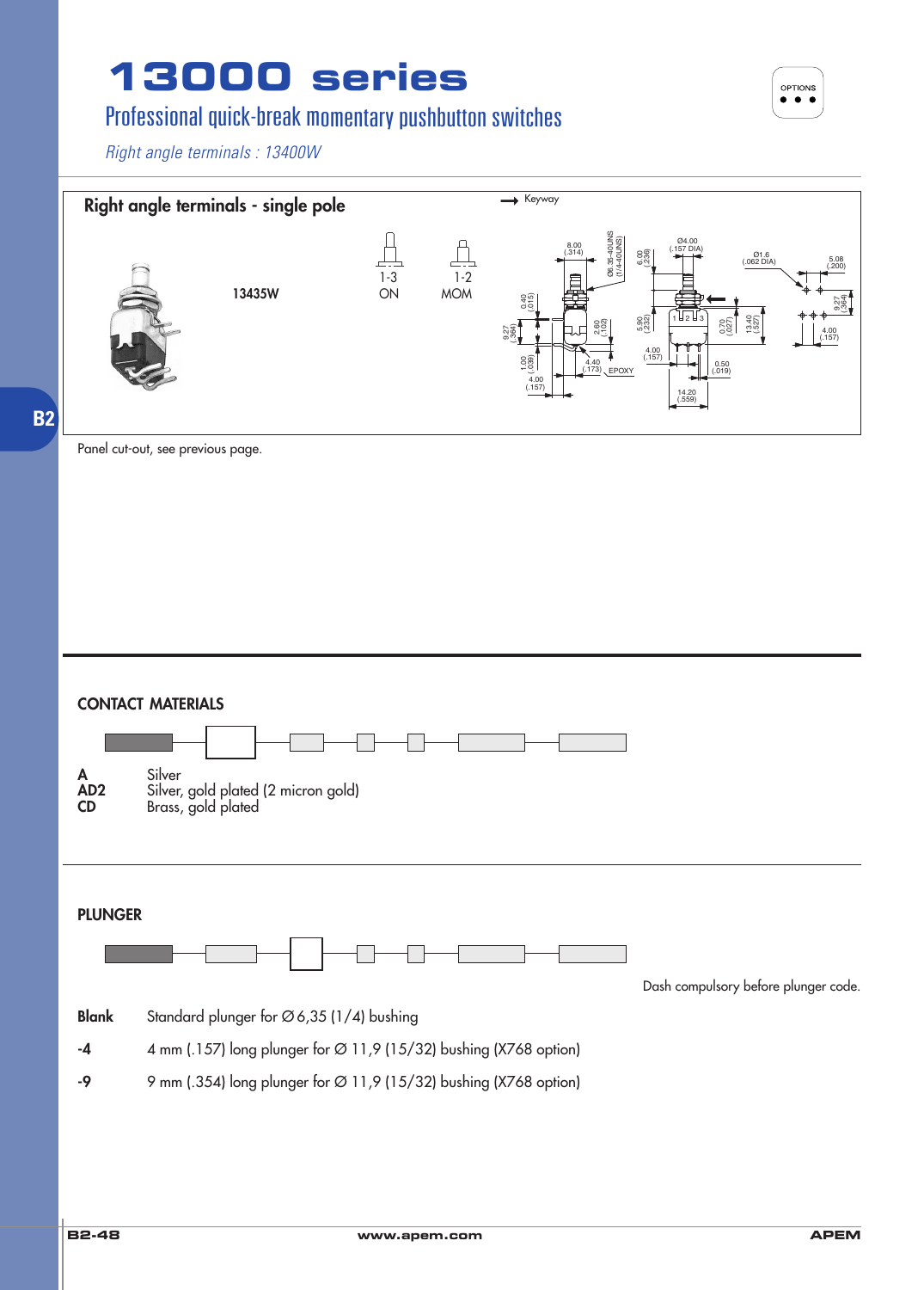|  | <b>OPTIONS</b> |  |
|--|----------------|--|
|  |                |  |
|  |                |  |

### Professional quick-break momentary pushbutton switches

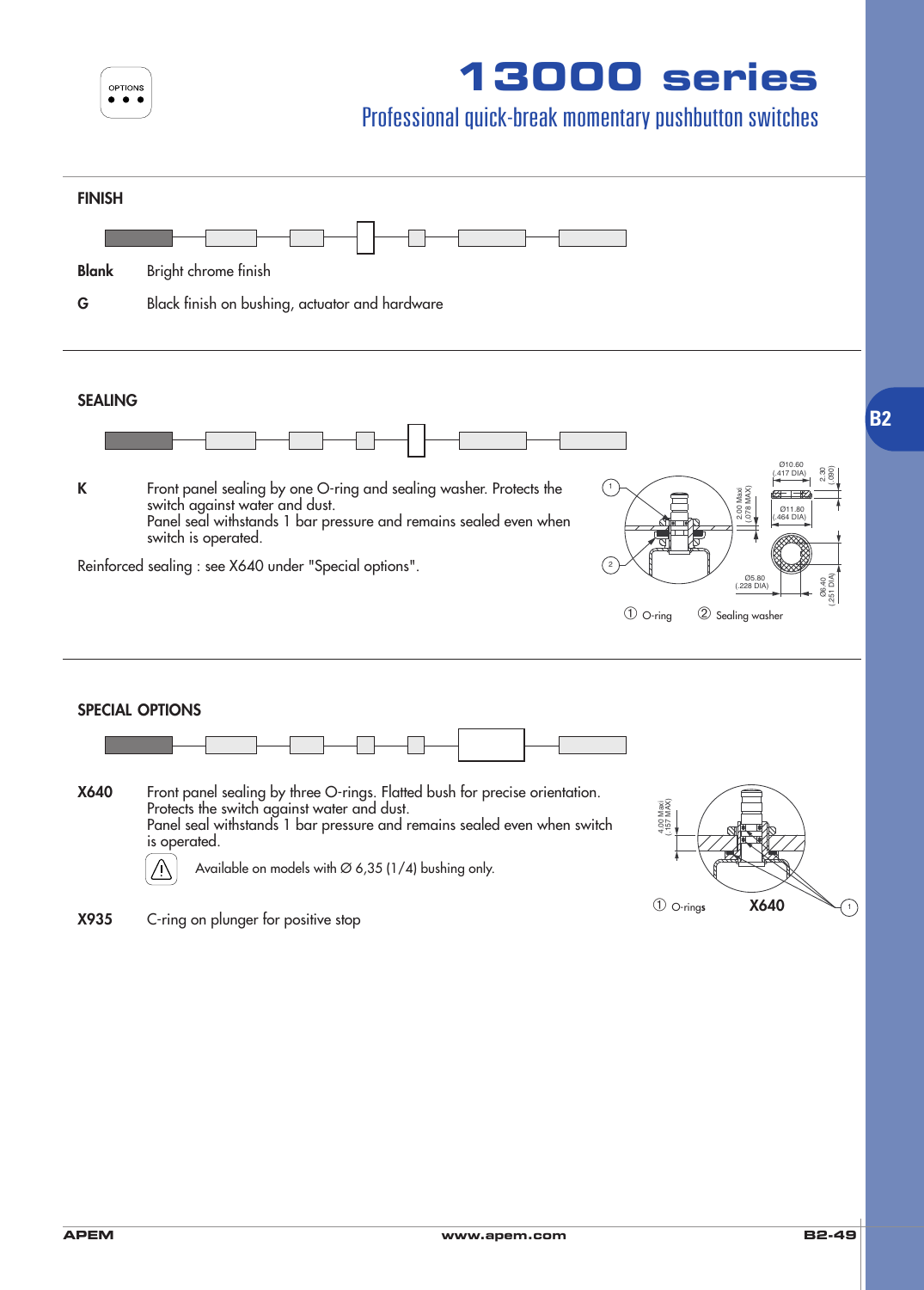**OPTIONS**  $\bullet\bullet\bullet$ 

### Professional quick-break momentary pushbutton switches

#### **X768 Sealed switch with Ø 11,9 (15/32) flatted bushing**. Chrome plated actuator. Solder lug terminals, double pole. Contact and finish options available.

**Security cap** for this model : see section I.



#### **AGENCY APPROVALS**



**UL**

**CECC** CECC 96401-001

#### **Availability** :

UL : all models with silver or gold plated silver contacts CECC : consult factory for details of approved models.

**Marking** : to order switches marked UL or CECC, please complete above box with desired approval. Blank : no agency approval required.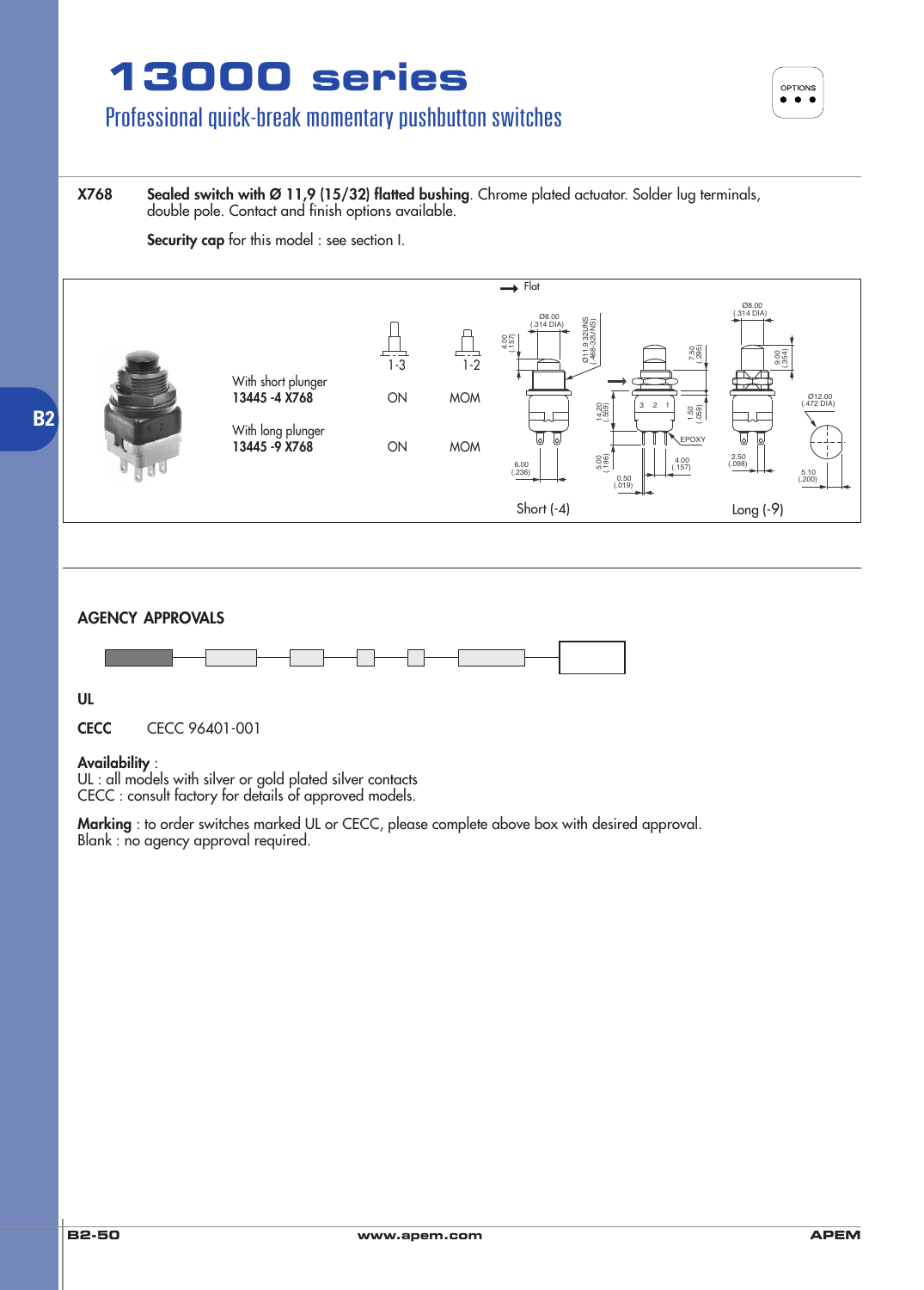

### Professional quick-break momentary pushbutton switches

#### **CAPS**

Order separately.



#### **DRESS NUTS**

Chrome plated



For models with  $\varnothing$  6,35 (1/4) bushing only.



Dress nuts are to be ordered separately.